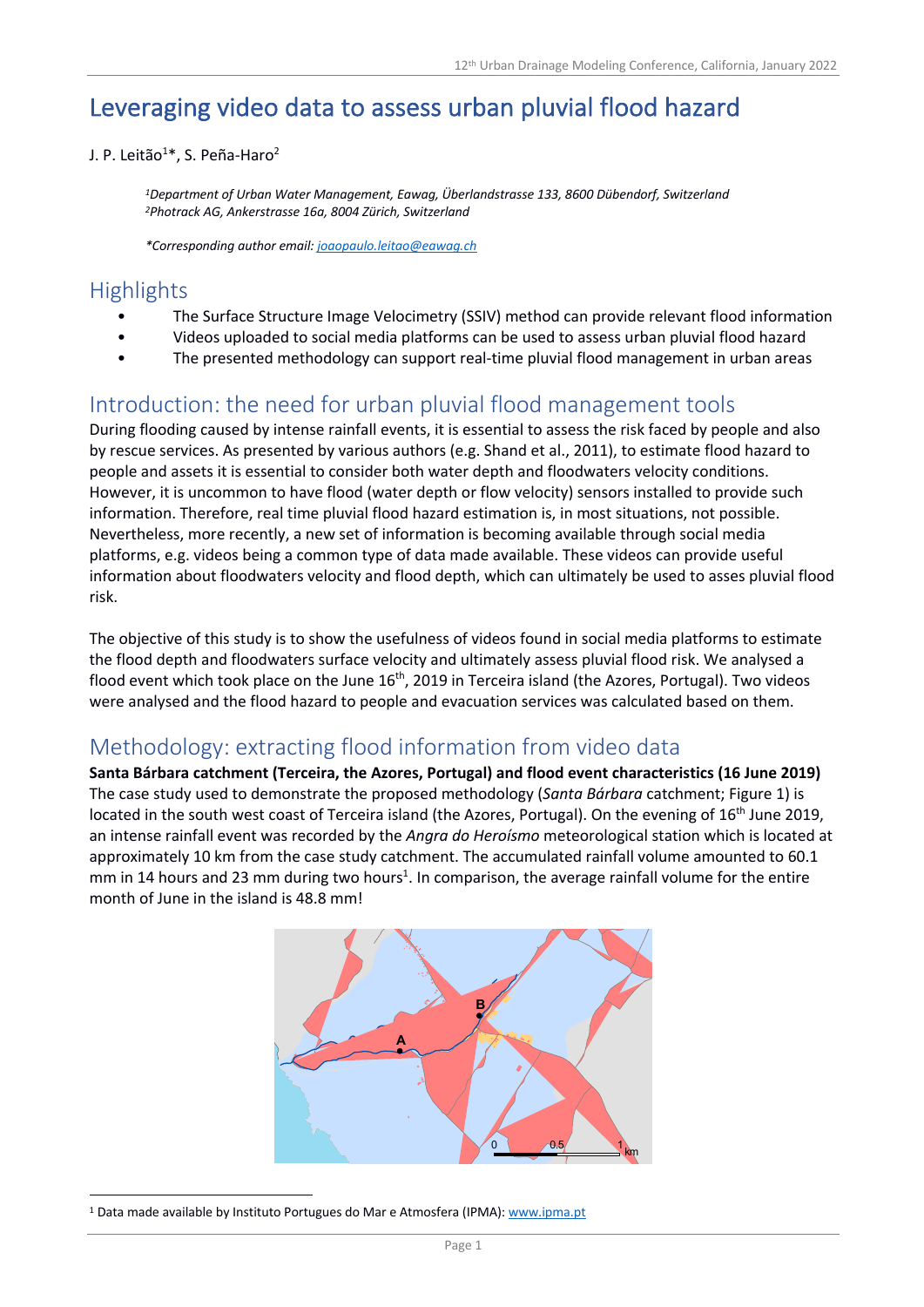**Figure 1.** Location (Terceira island, the Azores, Portugal) of the videos used in this study (A: *Canada dos Vinte*; B: *Rua do Poço*). The red polygons in the figure represent buildings and the orange area represents the urban area.

The two videos used in this study were downloaded from social-media platforms (e.g. Facebook, YouTube) and were taken at locations A and B identified in Figure 1. One video has a duration of eight seconds while the other has a duration of 22 seconds – in any case, a short duration video (e.g. three seconds) is needed to calculate the flow surface velocity. As such, the videos were cut to where they were the most stable (i.e. with less camera movements). The videos were recorded using mobile phone cameras, and have a resolution of 224x400 pixels – although low, this resolution is sufficient to estimate the flow surface velocity according to Leitão et al. (2018).

#### **Estimating velocity of floodwaters: the Surface Structure Image Velocimetry (SSIV) method**

The surface velocity was estimated using the Surface Structure Image Velocimetry (SSIV) method developed by Photrack AG<sup>2</sup>, which extracts the surface structures in the water surface and applies a crosscorrelation technique to estimate the surface displacement.

#### **Estimating flood depth**

A few studies have presented methods to estimate flood depth from images. Most of these methods compare a known dimension of static structures in the image (e.g. bridge pillars, house doors, traffic signal posts) with the visible dimension of such structures during the flood event (e.g. Lv et al., 2018). One other method takes a slightly different approach by considering objects of standard sizes to estimate the depth of the water from images of flood scenes (Chaudary et al., 2019). In this study, we empirically estimated the water depth taking into account some estimation error associated with, which is considered during the flood risk assessment step.

#### **Assessing flood risk for people safety and for evacuation route planning**

The assessment of flood risk for people safety and for evacuation route planning followed the methodology presented in HR Wallingford et al. (2006). To estimate the flood risk level for people safety, the equation (1) and the hazard classes presented in Figure 3.2 of HR Wallingford et al. (2006) were used. Since the land uses of the case study catchment are mixed and the water depth estimation presents a significant level of uncertainty, the value of debris factor  $(DF)$  considered was 0.5.

$$
HR = d \times (v + 0.5) + DF \tag{1}
$$

Where HR represents flood hazard rating (-), d is the depth of flooding (m), v is the velocity of floodwaters (m s<sup>-1</sup>) and DF is a debris factor (-) varying from 0 to 1 (Udale-Clarke et al., 2005).

To assess the flood hazard for flood evacuation route planning, the methodology proposed in Ramsbottom et al. (2003) was implemented. Contrary to the flood risk assessment for people safety, in this case the flood risk is estimated using a simple graphic method (Figure B.1 in Ramsbottom et al., 2003) in which different levels ("Low", "Medium", "High" and "Extreme" hazard) of flood hazard for emergency planning are mapped.

The velocity of floodwaters and the depth of flooding are provided using the methods described in the two previous sections.

### Results and discussion: enabling novel and real-time flood hazard mapping

Based on the videos of the two locations, one could estimate that the velocity of the floodwaters ranged (for the duration of the videos) between 2 and 8 m  $s<sup>-1</sup>$  in the two locations. The maximum floodwaters surface velocity for location A and location B was 7.8 m s<sup>-1</sup> and 4.8 m s<sup>-1</sup>, respectively (Figure 2).

<sup>&</sup>lt;sup>2</sup> Photrack AG: www.photrack.ch.